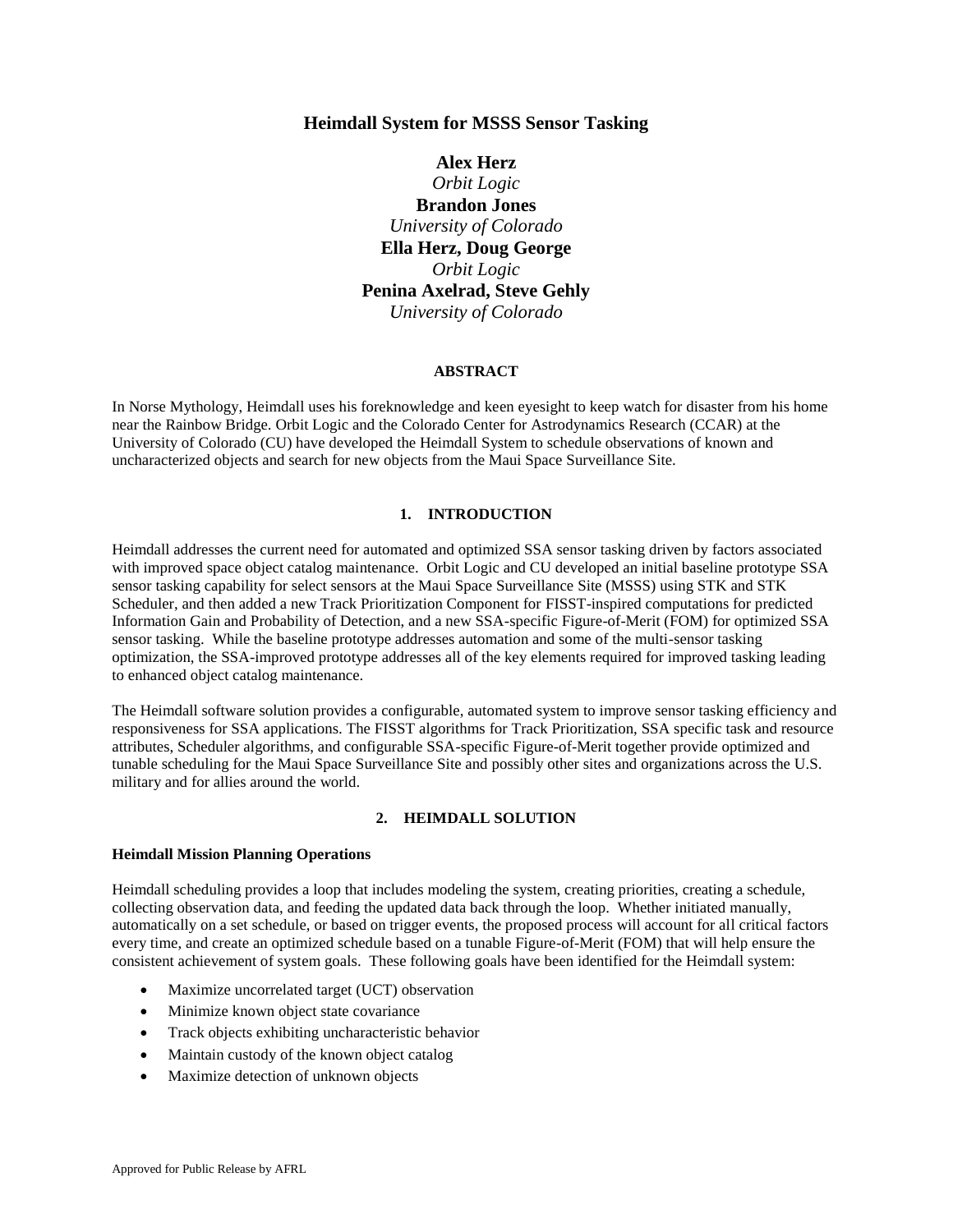Heimdall operations start with a catalog of objects including information such as last observation and special perturbation (SP) state vectors with covariance or two-line element (TLE) sets. Objects from this catalog along with sensor information are fed into the Modeling Environment for physical modeling including access and lighting computations. Objects from the Modeling Environment are pulled into the Heimdall Scheduling architecture for determining observation opportunities. The Heimdall Track Prioritization component uses a combination of observation data, object models, and observation opportunities to develop prioritization metrics for each target object and observation opportunity. The Heimdall Scheduling Algorithms then use the prioritization metrics and models along with a customized Figure-of-Merit to create an optimized, deconflicted observation schedule. [Fig.](#page-1-0) 1, depicts the Heimdall system architecture.



Fig. 1. Heimdall Architecture Diagram

<span id="page-1-0"></span>While Heimdall is a centralized scheduling system, in the future it is possible that remote users from the Surveillance Site will have the ability to view the observation schedule via a web or mobile interface. The observation schedule is provided to the sensors at the Surveillance site which then collect data according to the schedule. An orbit determination system external to Heimdall processes the sensor data and updates the object catalog. The process then repeats using the updated information.

The operational process flow described here may be initiated on a regular schedule (e.g. daily) automatically or by an operator, or may be initiated automatically based on new events such as new object detection or unanticipated sensor downtime. The performance of the scheduling algorithms allows for responsive retasking of the observation schedule as often as needed.

# **Baseline Model and Observation Schedule**

A baseline model of the MSSS sensors with a target deck that included 836 orbiting objects (all unclassified operational satellites) was developed using STK and STK Scheduler. Initially STK's Import Wizard was used to import all operational unclassified satellites in the AGI object database. A utility was developed to create the sky search array and add 560 point targets to the STK scenario to represent it. The target array covered a +/- 56 degrees longitude range centered on MSSS site (the entire area visible to the sensors above the MSSS minimum sensor elevation angle) and +/- 10 degrees latitude centered on equatorial plane. The MSSS Facility was added using the STK object database. WFOV 1.2m, 1.6m, and Raven MSSS sensors were manually created and configured in STK that were then associated with the MSSS Facility. Separate sensors were created for day and night activity of the 1.6m sensor. A Gravity Well and two known geo belt Pinch Points were manually added to the scenario as well.

A one day schedule was created and STK Scheduler's COM interface with STK was used to ingest/create individual resources for each object, sky survey point target in the STK scenario, facility with associated sensors, gravity well, and pinch points. Objects were categorized into multiple groups including: High Priority GEO, GEO, MEO, and LEO. These groupings were used to differentiate overall priority of the objects within the groups. In the same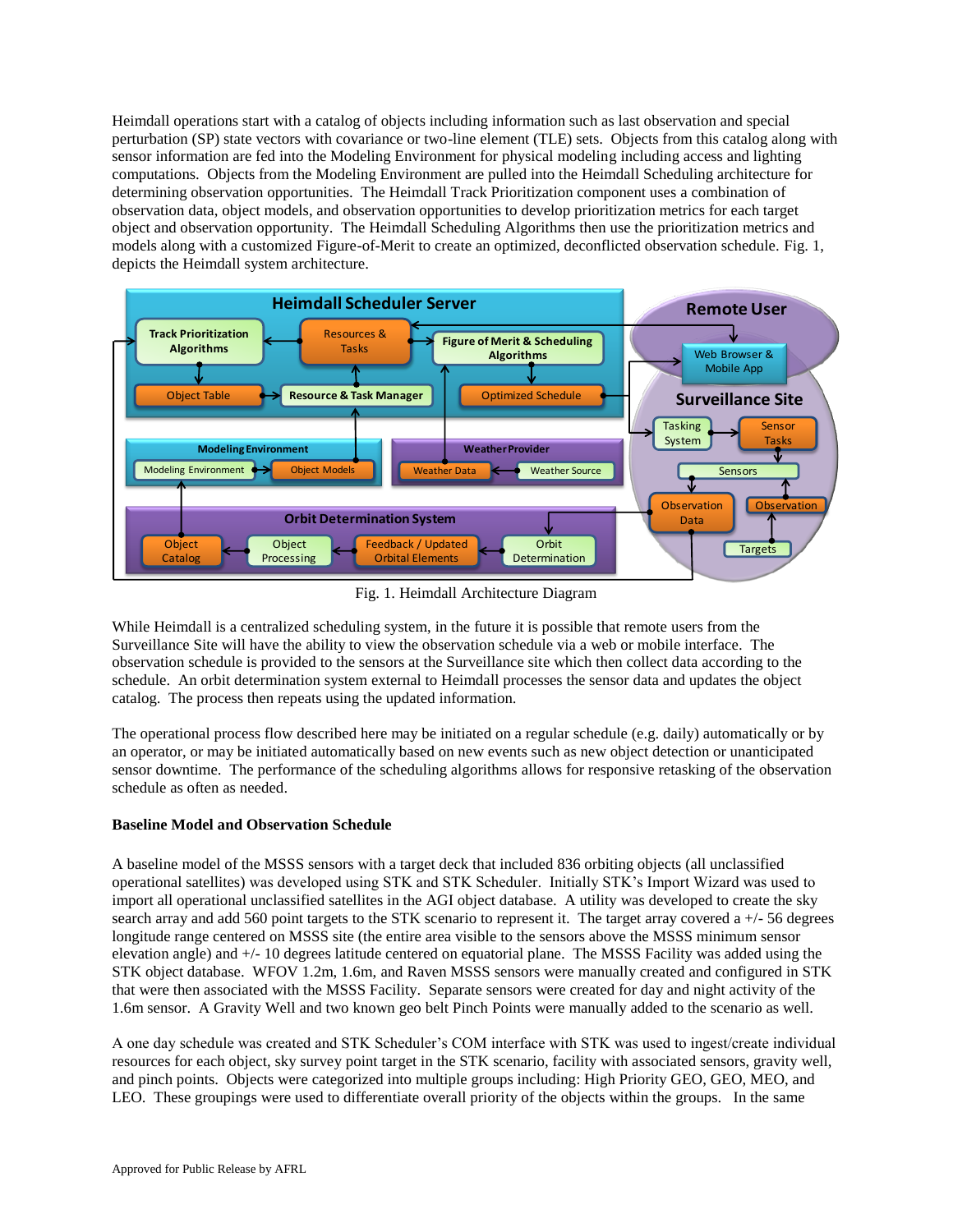manner, the sky survey points were grouped together too. STK Scheduler's template task functionality was used to generate tasks for each group. This resulted in the need to generate only 5 template tasks. Template tasks allow a user to generate multiple tasks that, except for 1 resource, are identical. Upon completion of a template task, a child task was created for each object within the group greatly reducing the amount of time required to add all of the objects and sky survey targets. Three more tasks were manually created for the gravity well and pinch point.

STK Scheduler's COTS algorithms were used to generate a baseline observation schedule, and were able to generate a valid, deconflicted observation schedule solution in less than 10 seconds.

### **SSA Task and Resource Attributes**

As part of the Phase I effort, Orbit logic introduced new task and resource attributes specifically to support SSA scheduling. These new options, as well as the new SSA-specific FOM, are only visible to users when SSA features are enabled via STK Scheduler's Configuration interface (an option restricted to authorized customers).

New Resource attributes include:

- SSA Resource Type to specify a Sensor, Object Target, or Search Area Target
- For Sensors
	- o Location (Lat/Lon/Altitude)
	- o Cost provides for a cost rate or a single observation cost
- For Object Targets
	- o Category (known vs. unknown)
	- Behavior (Passive, Active, Anomalous)
	- o Covariance summary The variance in the translation state represented as the semimajor axis uncertainty
	- o Satellite Albedo (contributes to Visual Magnitude)
	- o Satellite Radius (contributes to Visual Magnitude)
	- o Last Observation Time
- For Search Areas
	- o Predicted Target Density
	- o Last Observation Time

New timeslot attributes include the following for specific observation windows of opportunity:

- Expected Information Gain An information-theoretic metric used to quantifying the reduction in uncertainty over all targets within the FOV. Provided by CU Track Prioritization component.
- Observation Probability The probability of a given target being within the FOV given a probability density function describing its translation state. Provided by CU Track Prioritization component.
- Range from Sensor to Target (contributes to Visual Magnitude)
- Solar Phase Angle between sun, sensor, and target (contributes to Visual Magnitude)

### **SSA Figure-of-Merit (FOM)**

The FOM is used to score available sensor tasking opportunities - both before scheduling, and to compare candidate plans after scheduling. This loose coupling of the FOM and scheduling algorithms allows the FOM to influence algorithm decisions but not hamstring the algorithms by forcing specific assignment decisions.

When the Scheduling algorithms are run, several different de-conflicted solutions may be generated. Heimdall will use the configurable Figure-of-Merit (FOM) calculation to determine the most preferred schedule solution from the family of de-conflicted solutions. The FOM calculation features a series of terms, each designed to highlight a particular trait of a tasking opportunity or tasking assignment. The user can configure the FOM to specify weighting for each of the FOM terms. The solution with the greatest FOM value is the one that is presented to the user for review.

The FOM score for a schedule is computed as the sum of the score of each observation task included in the schedule. The score of an individual observation task is computed as the sum of the score of each of the following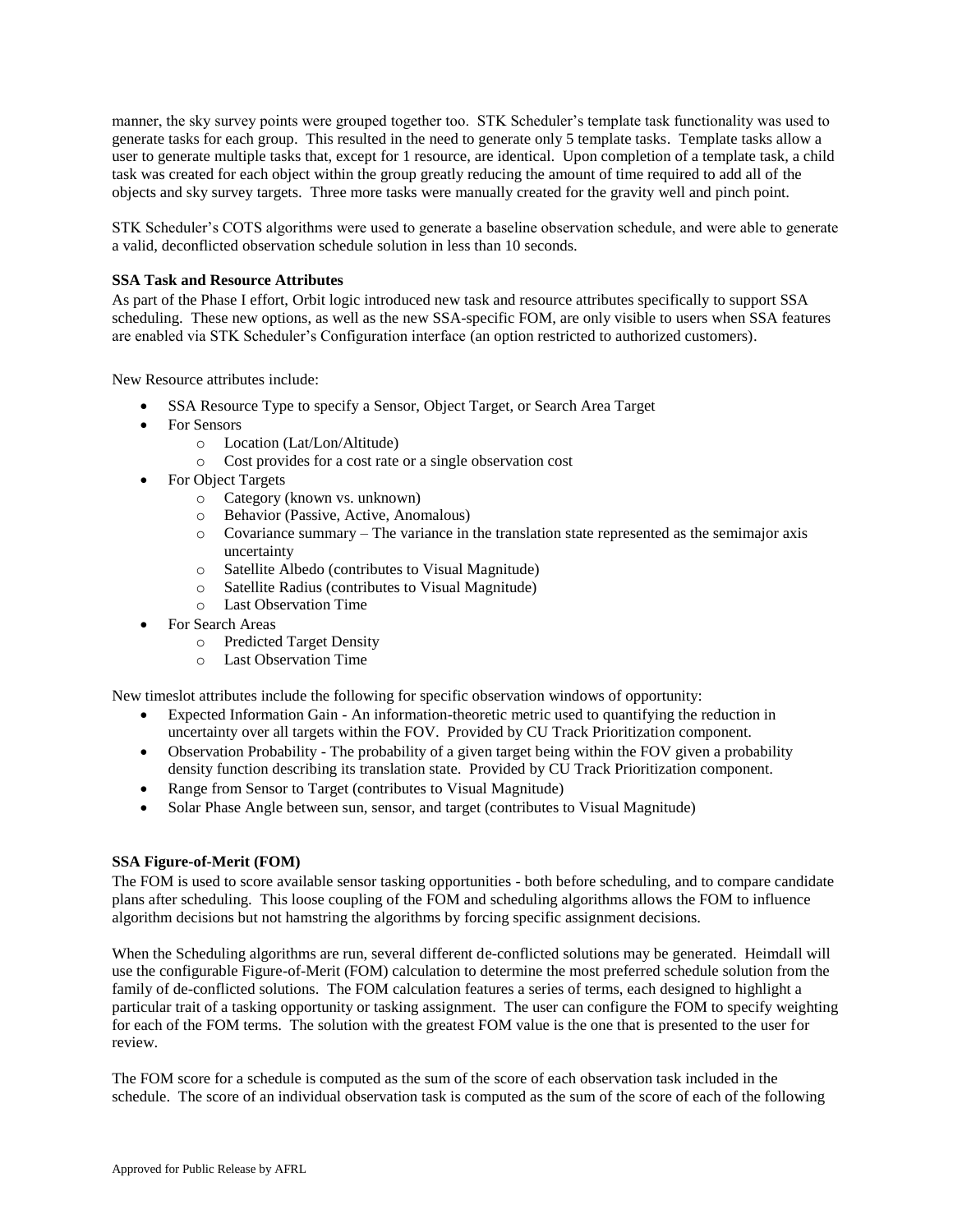factors, with each factor multiplied by a user-configurable weighting value. Note that the Observation Task Score FOM is used to score each Timeslot (observation opportunity). The goodness of the overall schedule is determined based on the FOM score for each task assignment.

The Figure-of-Merit (FOM) score for an individual target (object or search area) equals the sum of each factor multiplied by its factor weighting value, which can any positive or negative integer value, or zero. The FOM factors for Object Tracking and for Search Areas are not identical, as one would expect. The FOM formula normalizes the Object Tracking and Search Area scores. The formula below represents the general FOM score computation for an individual object track or search area observation:

Object (or Area) Score = 
$$
\sum_{Factor1}^{Factor n} FactorValue * FactorWeight / (number of factors).
$$
 (1)

The general formula for the score of an overall plan, would therefore be as follows:

Plan Score = TRACK \* 
$$
\sum_{Incl. Object1}^{Incl. Object1} ObjectScore / 12 + SEARCH *  $\sum_{Obs. Area1}^{Obs. Area1} AreaScore / 7$ . (2)
$$

The divisors for the Object and AreaSearch scores are the number of non-zero factors.

We cannot identify the specific factors in our SSA-specific FOM in this paper, but the multi-factor SSA-specific FOM developed includes factors associated with orbit knowledge, priorities, and the value of a specific observation to improving overall knowledge. Note that the FOM can easily be modified to add new factors or change the weighting of various factors without requiring a rewrite of scheduling algorithms.

### **Track Prioritization Component**

CU has developed tools based on Finite Set Statistics (FISST) to aid in prioritization of new and previously known tracks. This includes the quantification of information gain, uncertainty propagation, and target density in the sensor field of view. The FISST-derived filter used in Heimdall is the Cardinalized Probability Hypothesis Density (CPHD) filter, illustrated conceptually in **[Fig.](#page-3-0) 2**.



**Fig. 2. Illustration of CPHD Filter Components**

<span id="page-3-0"></span>Given a set of measurements at a prescribed time, the CPHD filter predicts and corrects an intensity function describing the spatial distribution of targets, as well as a cardinality distribution providing the probability that a given number of targets are present. The update equations for the intensity and cardinality are coupled, meaning that any measurements collected provide information for both.

The expected information gain is computed using the Rényi divergence (Ristic, et al. (2011))

$$
R(\mathbf{u}) = \frac{1}{\alpha - 1} \log \sum_{n=0}^{\infty} p_1(n; \mathbf{u})^{\alpha} p_0(n)^{1-\alpha} \cdot \left[ \int s_1(\mathbf{x}; \mathbf{u})^{\alpha} s_0(\mathbf{x})^{1-\alpha} d\mathbf{x} \right]^n
$$
 (5)

and, when used with the CPHD, assumes objects are independent and identically distributed (I.I.D.). The metric allows quantification of the difference between a prior and posterior multitarget PDF based on a proposed sensor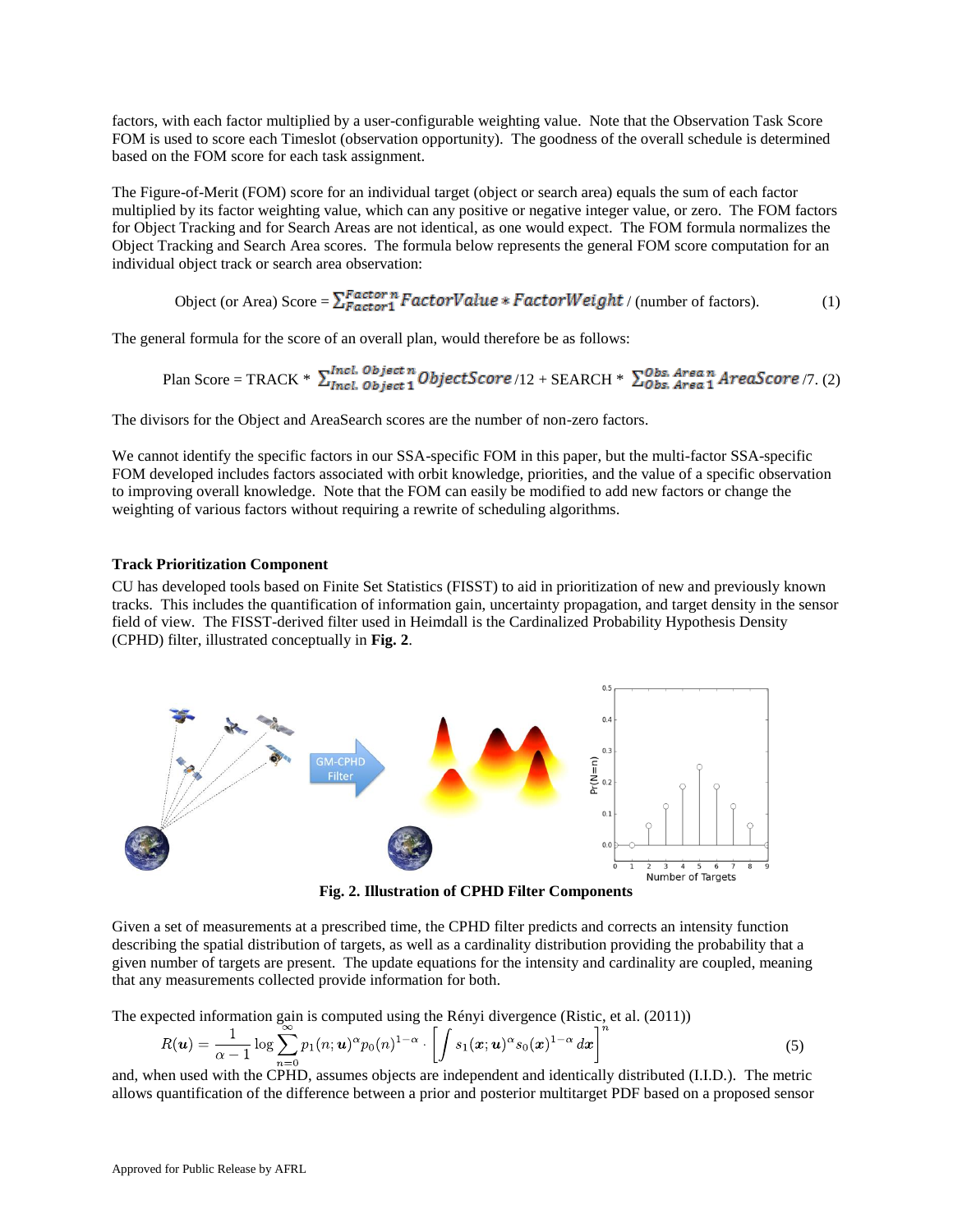tasking vector  $u$ . The multitarget PDF is parameterized by the cardinality distribution,  $p(n)$ , and the spatial density of targets,  $s(x)$ . The subscripts 0 and 1 represent the prior and posterior respectively. We use a Gaussian mixture approximation of the target density, i.e.,

$$
s(\boldsymbol{x}) = \sum_{j=1}^{s} w_j p_g(\boldsymbol{x}; \boldsymbol{m}_j, \boldsymbol{P}_j)
$$
\n(5)

where  $m_i$  and  $P_j$  are the mean and covariance matrix for the *i*-th component. Upon selecting the tuning parameter  $\alpha = 0.5$ , the reward function is then

$$
R(\mathbf{u}) \approx -2\log \sum_{n=0}^{\infty} \left(\frac{p_1(n; \mathbf{u})}{N_1^n}\right)^{1/2} \left(\frac{p_0(n)}{N_0^n}\right)^{1/2} \cdot \left[\int \left(\sum_{i=1}^{J_0} \sum_{j=0}^{J_1} w_i w_j K_{i,j} p_g\left(\mathbf{x}; \mathbf{m}_{i,j}, P_{i,j}\right)\right) d\mathbf{x}\right]^n \tag{6}
$$

$$
K_{i,j} = \frac{1}{\left|2\pi(\boldsymbol{P}_i + \boldsymbol{P}_j)\right|^{\frac{1}{2}}}\exp\left[-\frac{1}{2}(\boldsymbol{m}_i - \boldsymbol{m}_j)^T(\boldsymbol{P}_i + \boldsymbol{P}_j)^{-1}(\boldsymbol{m}_i - \boldsymbol{m}_j)\right]
$$
(7)

$$
P_{i,j} = (P_i^{-1} + P_j^{-1})^{-1}
$$
  
\n
$$
m_{i,j} = P_{i,j} (P_i^{-1} m_i + P_j^{-1} m_j)
$$
\n(8)

This information gain metric produces a zero value in the case where the prior and posterior PDFs are the same, and increases as the difference between the PDFs increases. Component covariance updates depend on the previous uncertainty, observation geometry, and measurement quality, and may be better for certain regions at certain times of the day. The full multitarget information gain also depends on the number of objects in the field of view, and will generally be higher if more objects are observed. Using the information gain metric as a selector in sensor tasking allows the user to maximize the efficiency of measurements taken in driving down the uncertainty associated with the multitarget problem.

The current covariance output for each object is the uncertainty in semimajor axis, computed by converting the Cartesian covariance matrix to orbit element space using the unscented transform. The approach allows a single number to represent the uncertainty for each object and gives the user an option to focus on collecting measurements for objects with the highest uncertainties.

For search areas, CU's tools integrate the estimated intensity function  $s(x)$  over the sensor field of view to provide the expected number of objects visible and target density. As mentioned above, the intensity function is maintained as part of the CPHD filter. The metric allows for careful selection of search areas in sensor tasking, as dense regions are more likely to produce new targets for tracking.

To enable the follow-up tracking of new targets, CU has extended current tools based on the constrained admissible region (CAR) for use in Heimdall. Such techniques assume that more than one observation of a new target is available in the initial track that identified its possibility. CU has implemented tools to convert such tracks into angle and angle-rate measurements.

Given a four-parameter measurement set (angles and rates), it is possible to constrain two additional states to produce a six-parameter initial orbit description. CU has implemented a set of constraints in eccentricity and semimajor axis, designed to look for GEO-crossing objects. The [Fig.](#page-5-0) 3 below illustrates the concept of the CAR. On the left, a set of constraints in eccentricity and semimajor axis have been mapped into range/range-rate space. The region of overlap, the CAR, represents all possible solutions matching the original measurement set and fitting the constraints. The region can be discretized into a set of possible solutions, represented by a weighted sum of Gaussian distributions, as indicated on the right. Filtering subsequent measurements allows refinement of the solution for the new object.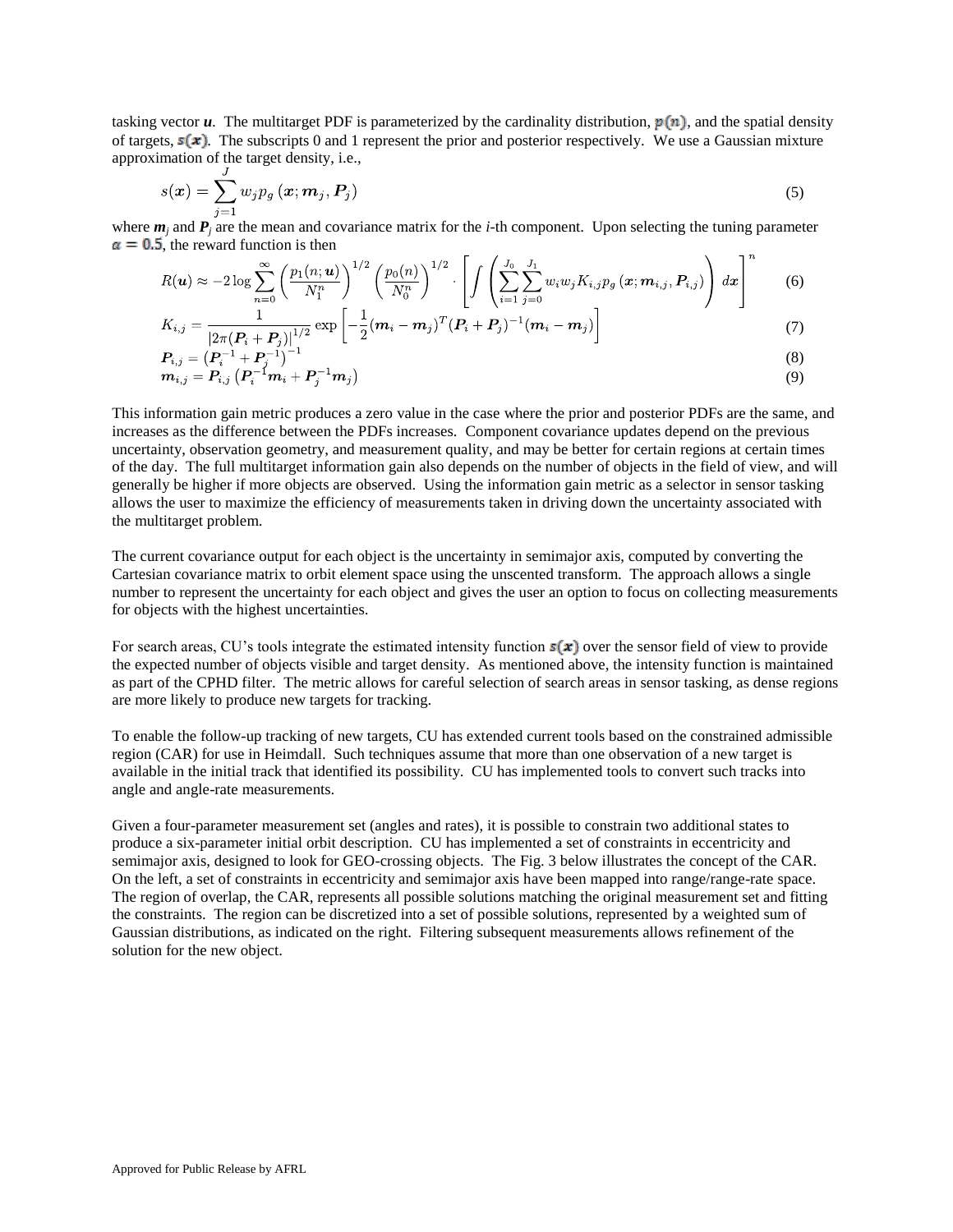

**Fig. 3. Representation of the CAR**

<span id="page-5-0"></span>To demonstrate the follow-up observation of new targets within Heimdall, CU has developed a test case using the baseline scenario that includes a simulated new target. CU and Orbit Logic defined the method for the track prioritization software to notify the scheduler that a new target is available. Upon identifying the new object and initiating a CAR-based IOD solution, this allows for later demonstration of follow-up tracking.

In addition to the previously mentioned capabilities, CU has integrated software tools that enhance the Track Prioritization component software. The CU-TurboProp package provides C/C++-code for fast propagation of satellite orbits and allows for non-Gaussian uncertainty propagation using the AEGIS Gaussian mixtures algorithm. Additionally, the CU-TurboProp package provides a suite of models to simulate perturbing forces, due to the nonuniform gravity field, drag, SRP, and 3<sup>rd</sup> body effects. The added Earth Orientation Parameter (EOP) package allows for accurate coordinate system reduction based on the latest International Astronomical Union (IAU) standards.

CU has implemented a series of tests to demonstrate the computation of values for the FOM, including information gain and target density. As an initial check, information gain is computed for a small sample of objects over a oneday period. A total of five objects from the public TLE catalog are simulated. Two are typically within the same FOV and the other three are separated such that only one target is visible for a given sensor task. Of the lone objects, one is initialized with a large radial uncertainty, one with a large in-track uncertainty, and the final with a large cross-track uncertainty. As seen in Fig. 4, the information gain for the two-object case is the largest throughout the day. The cross-track uncertainty case is the largest of the single objects, which is expected because the angle measurements provide the most information in the cross-track and in-track directions. The radial and intrack cases alternately produce more information gain than one another due to the orientation of the uncertainty ellipsoid, which is aligned in the orbital plane and rotates from radial to in-track.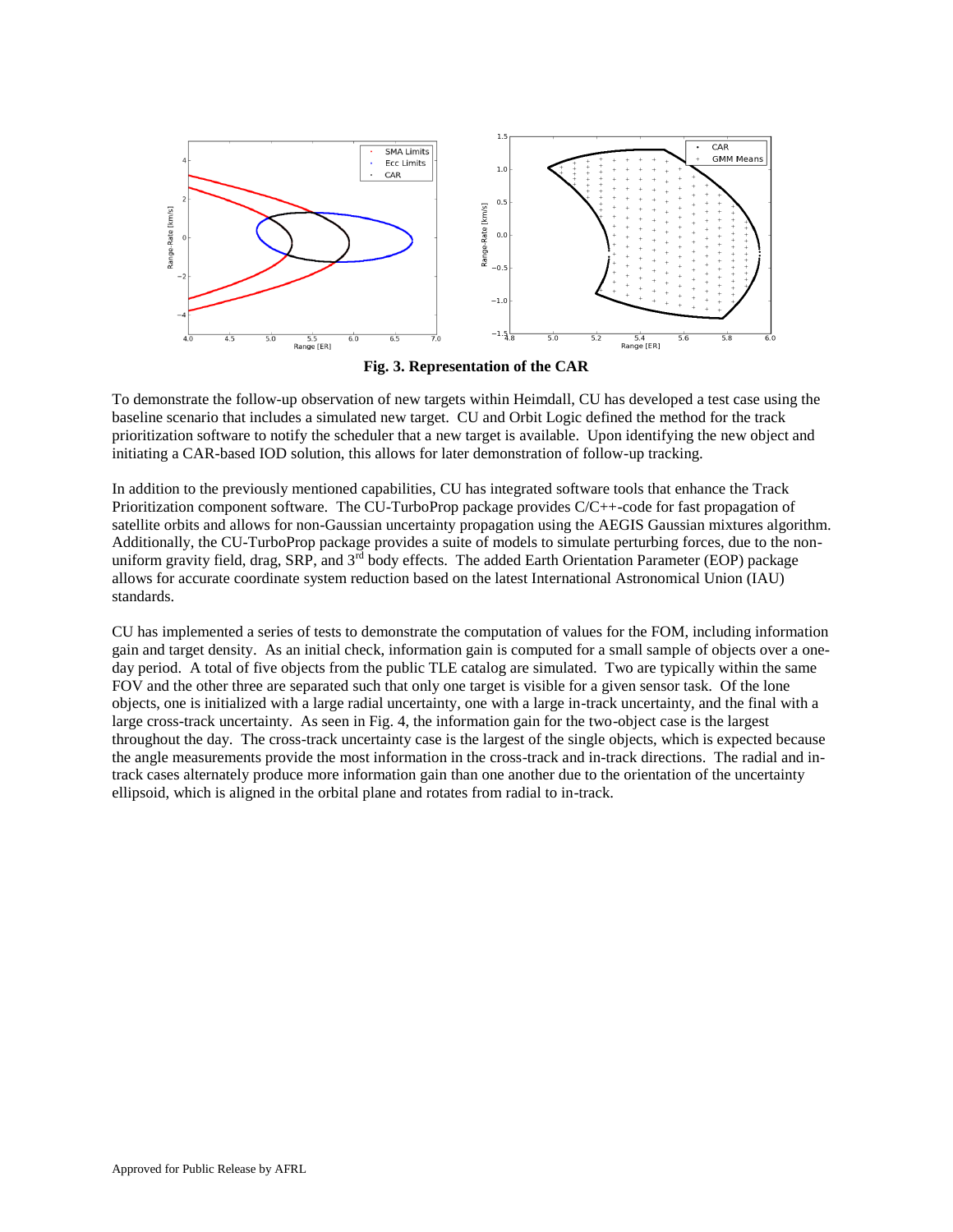

**Fig. 4. Information Gain over 1 Day**

To demonstrate the target density function, a sample object catalog is generated, in which the initial state of all objects, as determined from STK, is propagated back three days. A set of sparse angle measurements are generated, in which objects are observed for 10 minute arcs, followed by 12 hour gaps. A filter is initiated for each object, beginning with a diagonal covariance matrix, and processing the measurements until the time UTC Sept 19, 2014 00:00:00. This produced an object catalog with realistic covariances for use in computing the expected target density as described above.

[Fig.](#page-6-0) 5 provides the results of the target density test, which is computed by tasking the sensor to point at all search areas at a single point in time.



**Fig. 5. Target Density at 00:00:00**

<span id="page-6-0"></span>On the left, the computed target density is plotted versus the longitude and latitude of the defined search area regions. On the right, the actual locations of all visible objects are plotted. As expected, certain regions exhibit a much higher density of targets than others, making them more desirable. The apparent 1 degree shift in latitude between the actual targets and predicted density is due to the discrete search area bins, which are assigned at 2 degree intervals. All objects with latitude between 0 and -2 degrees are therefore grouped in the -1 degree latitude bins. A number of search areas, particularly away from the equator, contain no known targets.

### **Responsive Retasking**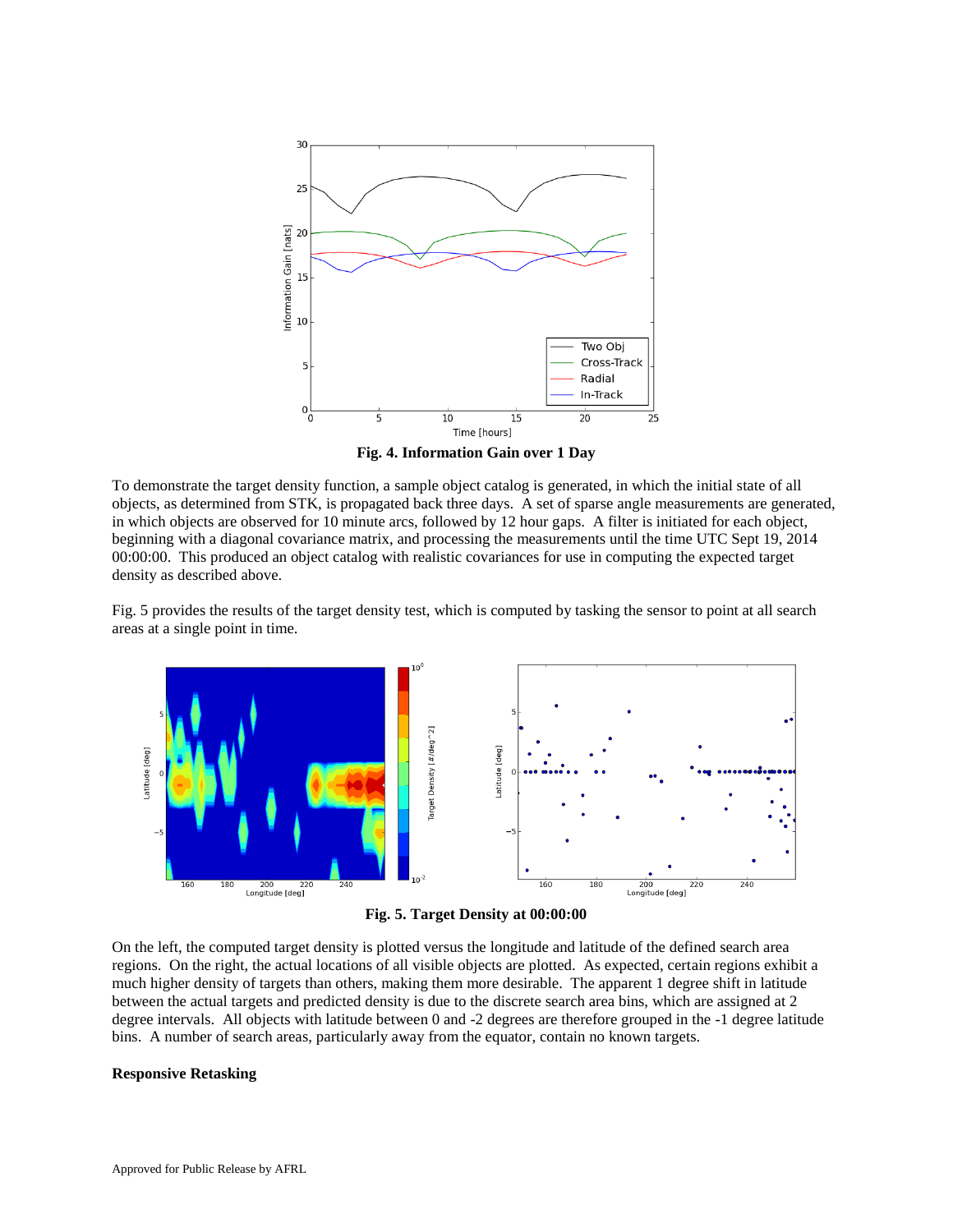In order to provide responsive retasking, Heimdall includes a file dropbox to allow scheduler to process new object targets for schedule tasking. The new object targets are defined in text files with an ID and Two Line Element (TLE) data. Scheduler detects new object files delivered by the CU Track Prioritization component and automatically updates any remaining portion of the current operational schedule to consider a new observation task(s) for the new object.

### **3. HEIMDALL DEMO AND RESULTS**

The Heimdall proof-of-concept was demonstrated for MSSS SSA sensor tasking for a 24 hour period to attempt observations of all operational satellites in the unclassified NORAD catalog, observe a small set of high priority GEO targets every 30 minutes, make a sky survey of the GEO belt region accessible to MSSS sensors, and observe particular GEO regions that have a high probability of finding new objects with any excess sensor time. This Heimdall prototype software paves the way for further R&D that will integrate this technology into the MSSS systems for operational scheduling, improve the software's scalability, and further tune and enhance schedule optimization.

### **Baseline Results**

Using the baseline developed as stated in the previous section, multiple algorithm runs were made using different algorithms, and a hybrid run with a minor manual update by an experienced operator. Results for all runs are shown in [Table 1.](#page-8-0) The Baseline STK scenario is depicted in [Fig.](#page-7-0) 6. The "best" deconflicted baseline observation schedule was generated by STK Scheduler's COTS algorithms in less than 4 seconds with a minor manual update prior to running the algorithms. This solution was generated prior to any Heimdall enhancements being implemented. That schedule was then animated in STK (Fig. 2). Baseline software performance bodes well for scalability of the system. The baseline schedule will be used for comparison metrics against the Heimdall SSA enhanced software.



**Fig. 6. Animation of Baseline Schedule in STK Model**

- <span id="page-7-0"></span>1. Algorithms took less than 10 seconds to generate a valid schedule solution
- 2. 2040 observations scheduled (over 24 hours)
- 3. All satellites requested to be observed once per day
- 4. 95.6% of possible observations scheduled (best solution)
- 5. All of the unassigned observations were targets without any access or LEO targets conflicting with higher priority observations . . . which is consistent with the priorities assigned (GEO > MEO > LEO) for this demo run (priorities may be changed at any time by an operator)
- 6. Full survey region covered (at night within lighting constraint)
- 7. All High Priority GEO Targets were observed every 30 minutes both day and night, except when in shadow
- 8. Gravity Well and Pinch Point areas were observed for long durations (>1hr each)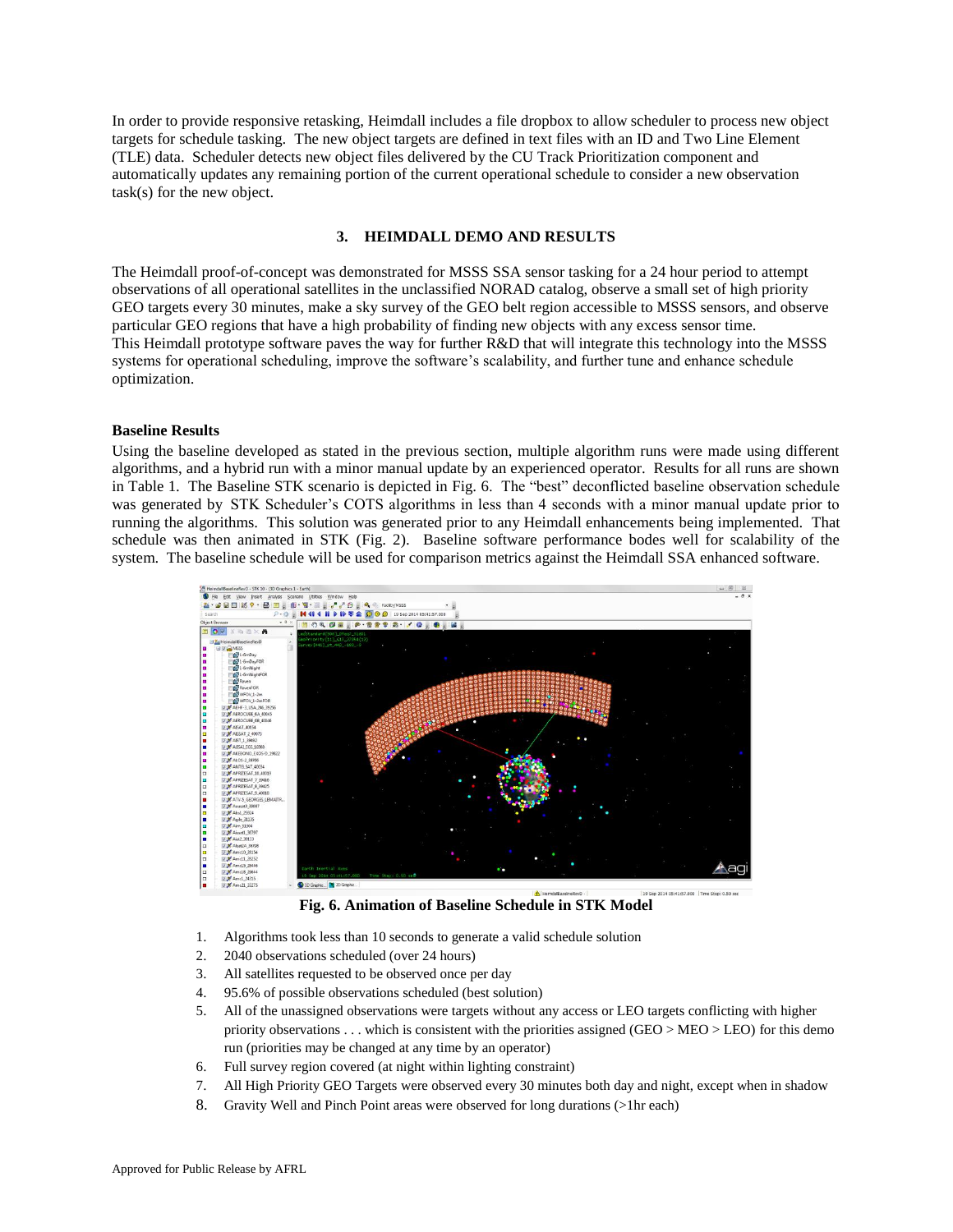<span id="page-8-0"></span>

| Algorithm      | <b>Total</b><br><b>Assigned</b> | $\frac{0}{0}$<br><b>Assigned</b> | <b>Total</b><br><b>Assigned</b> | <b>Schedule</b><br><b>Score</b> | <b>Time to</b><br><b>Deconflict</b> | <b>Gravity</b><br><b>Well Dur</b> | <b>Pinch</b><br>Point 1 | <b>Pinch</b><br>Point 2 |
|----------------|---------------------------------|----------------------------------|---------------------------------|---------------------------------|-------------------------------------|-----------------------------------|-------------------------|-------------------------|
|                |                                 |                                  | Dur (sec)                       |                                 | (sec)                               |                                   | Dur                     | Dur                     |
| <b>OnePass</b> | 1969                            | 92.27%                           | 69986.696                       | 715848.881                      | 3.463                               | 04:56:00                          | 03:34:47                | 00:00:00                |
| Sequential     | 1959                            | 91.80%                           | 69786.696                       | 714497.037                      | 3.744                               | 04:56:00                          | 03:34:47                | 00:00:00                |
| Multi-Pass     | 1969                            | 92.27%                           | 69986.696                       | 715848.881                      | 8.596                               | 04:56:00                          | 03:34:47                | 00:00:00                |
| Random         | 2040                            | 95.60%                           | 48419.812                       | 725905.437                      | $12.714*$                           | 01:48:00                          | 00:10:00                | 00:10:00                |
| Hybrid         | 2041                            | 95.64%                           | 71406.543                       | 725557.804                      | 11.544                              | 04:56:00                          | 02:12:32                | 01:22:15                |

# **Table 1. Baseline Schedule Algorithm Results**

# **Heimdall Prototype Software Demonstration**

The Heimdall software was run for the customer to demonstrate key features of the prototype software. The remote demonstration was run on a standard laptop with a connection to the customer via standard web meeting software. The SSA-Enhanced Baseline scheduling scenario was the focus of the demonstration, with SSA-specific attributes explored and executed, and schedules inspected. Both general SSA sensor scheduling as well as responsive retasking was demonstrated. At a high level, the following steps formed the Heimdall demonstration:

- Review of STK scenario system model (sensors and RSO and search area target objects)
- Review of scheduling resource definitions & attributes
- Review of observation task definitions & attributes
- Review of Task Prioritization results
- Demo of Observation scheduling algorithm run
- Review of scheduling result in Gantt and Task & Resource Editors
- Review of schedule in 3D animation
- Analyze an unscheduled observation, update its score manually, re-run scheduling algorithms, assess results
- Rerun Track Prioritization script on the modified task and rerun scheduling algorithms to reset the schedule
- Demo New Target notification and automated responsive observation schedule updates
- Review of selected schedule reports

The demonstration was based on the same scheduling scenario used throughout the Heimdall effort and incudes three MSSS sensors, all unclassified operational satellites (836) in various orbits, and search area targets.

# **Heimdall FOM Testing Results**

To validate the Figure-of-Merit, each FOM factor was isolated and confirmed. To do this, a small schedule that only spanned 2 hours was generated with 2 objects and 2 survey targets. A Microsoft Excel spreadsheet was created to independently calculate the schedule score. In the spreadsheet, the weighting factors were all set to zero except for the Global Priority Weighting and 1 other factor which were both set to "1". The same was done on the FOM configuration UI in Heimdall and the One-Pass algorithm was re-run. The Excel result was compared to the Heimdall schedule score to validate the accuracy of the calculations. This was repeated for each FOM factor which was noted. After all factors had been validated, the scores as determined by Heimdall, were summed into 2 groups, the object factors and survey factors, and divided by their respective number of factors. These 2 numbers were then added together to be used to validate against a multiple FOM factor scoring run. At this point, all FOM factors were set to "1" in the FOM configuration UI and the One-Pass algorithm was re-run. This total score as output by Heimdall was then validated against the manually calculated total score.

It should be noted that while the FOM score validation was successful from a computational perspective, additional work needs to be done to determine the proper weighting balance between the various FOM factors to achieve the best possible catalog knowledge with available observation assets.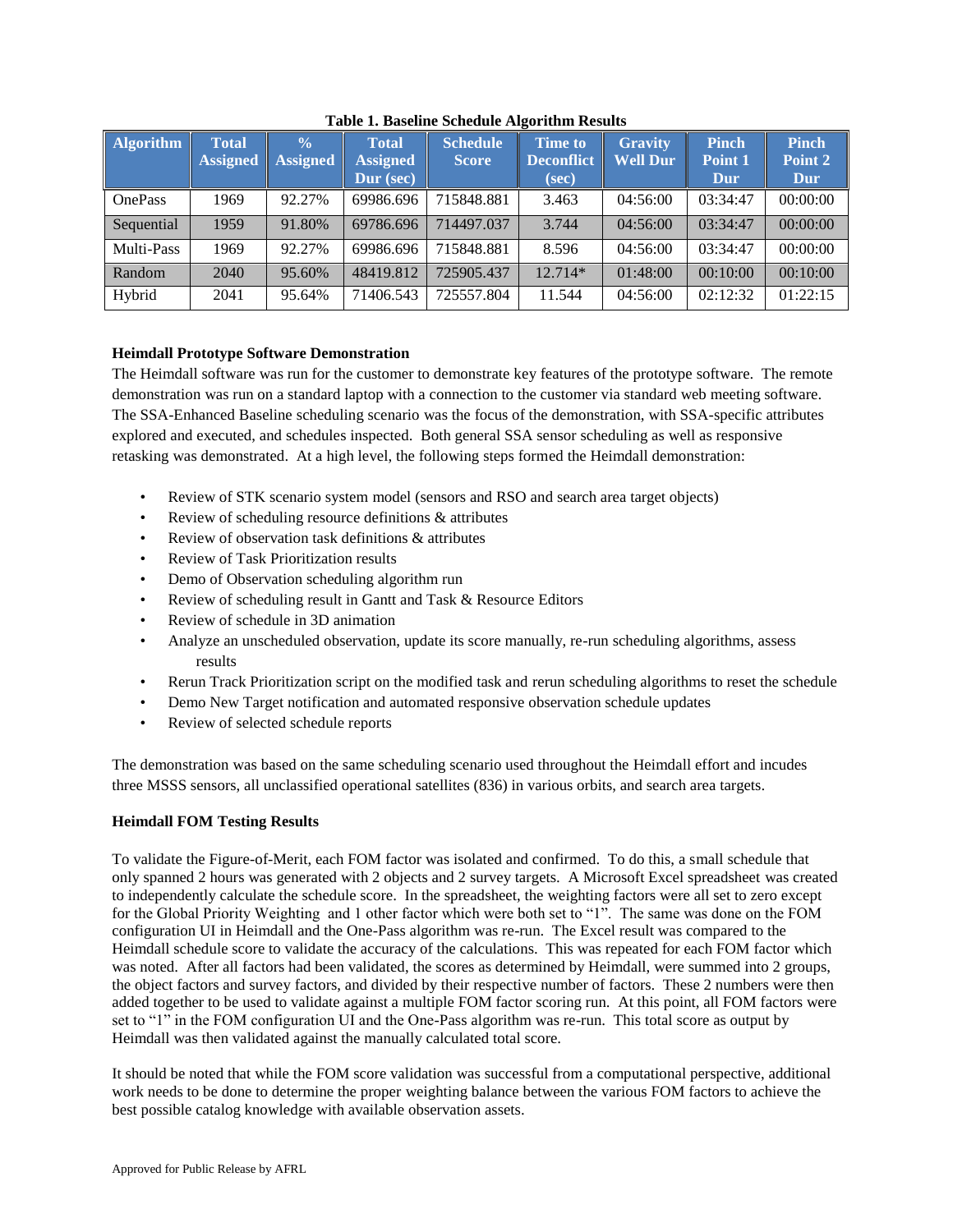# **Heimdall Algorithm Testing Results**

Performance runs were executed with multiple algorithms to determine the "best" solution. The quality of the schedule was measured by the percentage of assigned tasks, an assessment of the score/priority of unassigned tasks, and an assessment of the duration of search area observation dwell times. [Table 2](#page-9-0) contains metrics for Baseline and sample SSA-Enhanced runs.

**Table 2. Baseline and SSA Algorithm Results**

<span id="page-9-0"></span>

|            | таріс 2: Барсинс ана рол лісопиши керанэ |                                 |                                                |                                              |                                 |                                              |                                      |                                |                                |  |  |  |  |
|------------|------------------------------------------|---------------------------------|------------------------------------------------|----------------------------------------------|---------------------------------|----------------------------------------------|--------------------------------------|--------------------------------|--------------------------------|--|--|--|--|
| Algorithm  | <b>Type</b>                              | <b>Total</b><br><b>Assigned</b> | $\overline{\mathbf{0}}_{0}$<br><b>Assigned</b> | <b>Total</b><br><b>Assigned</b><br>Dur (sec) | <b>Schedule</b><br><b>Score</b> | <b>Time to</b><br><b>Deconflict</b><br>(sec) | <b>Gravity</b><br><b>Well</b><br>Dur | <b>Pinch</b><br>Point 1<br>Dur | <b>Pinch</b><br>Point 2<br>Dur |  |  |  |  |
| One-Pass   | <b>Baseline</b>                          | 1969                            | 92.27%                                         | 69986.696                                    | 715848.881                      | 3.463                                        | 00:04:56                             | 03:34:47                       | 00:00:00                       |  |  |  |  |
| Sequential | <b>Baseline</b>                          | 1959                            | 91.80%                                         | 69786.696                                    | 714497.037                      | 3.744                                        | 00:04:56                             | 03:34:47                       | 00:00:00                       |  |  |  |  |
| Multi-Pass | Baseline                                 | 1969                            | 92.27%                                         | 69986.696                                    | 715848.881                      | 8.596                                        | 00:04:56                             | 03:34:47                       | 00:00:00                       |  |  |  |  |
| Random     | <b>Baseline</b>                          | 2040                            | 95.60%                                         | 48419.812                                    | 725905.437                      | 12.714                                       | 01:48:00                             | 00:10:00                       | 00:10:00                       |  |  |  |  |
| Hybrid     | <b>Baseline</b><br>w/lock                | 2041                            | 95.64%                                         | 71406.543                                    | 725557.804                      | 11.544                                       | 00:04:56                             | 02:12:32                       | 01:22:15                       |  |  |  |  |
| One-Pass   | <b>SSA</b>                               | 2059                            | 96.49%                                         | 61638.466                                    | 121990180.96                    | 4.941                                        | 03:39:00                             | 02:02:00                       | 00:00:00                       |  |  |  |  |
| One-Pass   | <b>SSA</b><br>w/lock                     | 2061                            | 96.58%                                         | 66593.422                                    | 122194102.16                    | 3.695                                        | 03:39:00                             | 02:02:00                       | 01:22:00                       |  |  |  |  |

Results Notes:

- 1) The Random algorithm run was done as "best of 100".
- 2) The One-Pass SSA run "w/lock" refers to the Pinch Point 2 task being manually assigned and locked for the entire timeslot duration prior to running algorithms.

Comparing the new SSA-enhanced One-Pass solution against the original non-SSA-enhanced One-Pass solution, showed that

- 1) The number of included tasks increased by more than 4% (+90).
- 2) More time was spent observing the Gravity well and Pinch points.

It should be noted that while the improvements above are encouraging, comparing the pre-enhanced run to the SSAenhanced run is to some extent comparing apples to oranges. The pre-enhanced schedule solution is completely blind to SSA-specific factors. Probably the most significant result is that we can influence the scheduling algorithms to be driven by SSA-specific FOM scoring fed by computed SSA-specific factors, as is detailed below.

# **4. HEIMDALL CONCLUSIONS AND NEXT STEPS**

The Heimdall software for SSA sensor tasking provides greatly improved performance over manual tasking, improved coordinated sensor usage, and tasking schedules driven by catalog improvement goals (improved orbit knowledge, etc.). The improved performance also enables more responsive sensor tasking to address external events, newly detected objects, newly detected object activity, and sensor anomalies. Instead of having to wait until the next day's scheduling phase, events can be addressed with new tasking schedules immediately (within seconds or minutes).

Perhaps the most important benefit is improved SSA based on an overall improvement to the quality of the space catalog. By driving sensor tasking and scheduling based on appropriate relevant, computed factors, better decisions are made in the application of available sensor resources, leading to an improved catalog and better information about the objects of most interest.